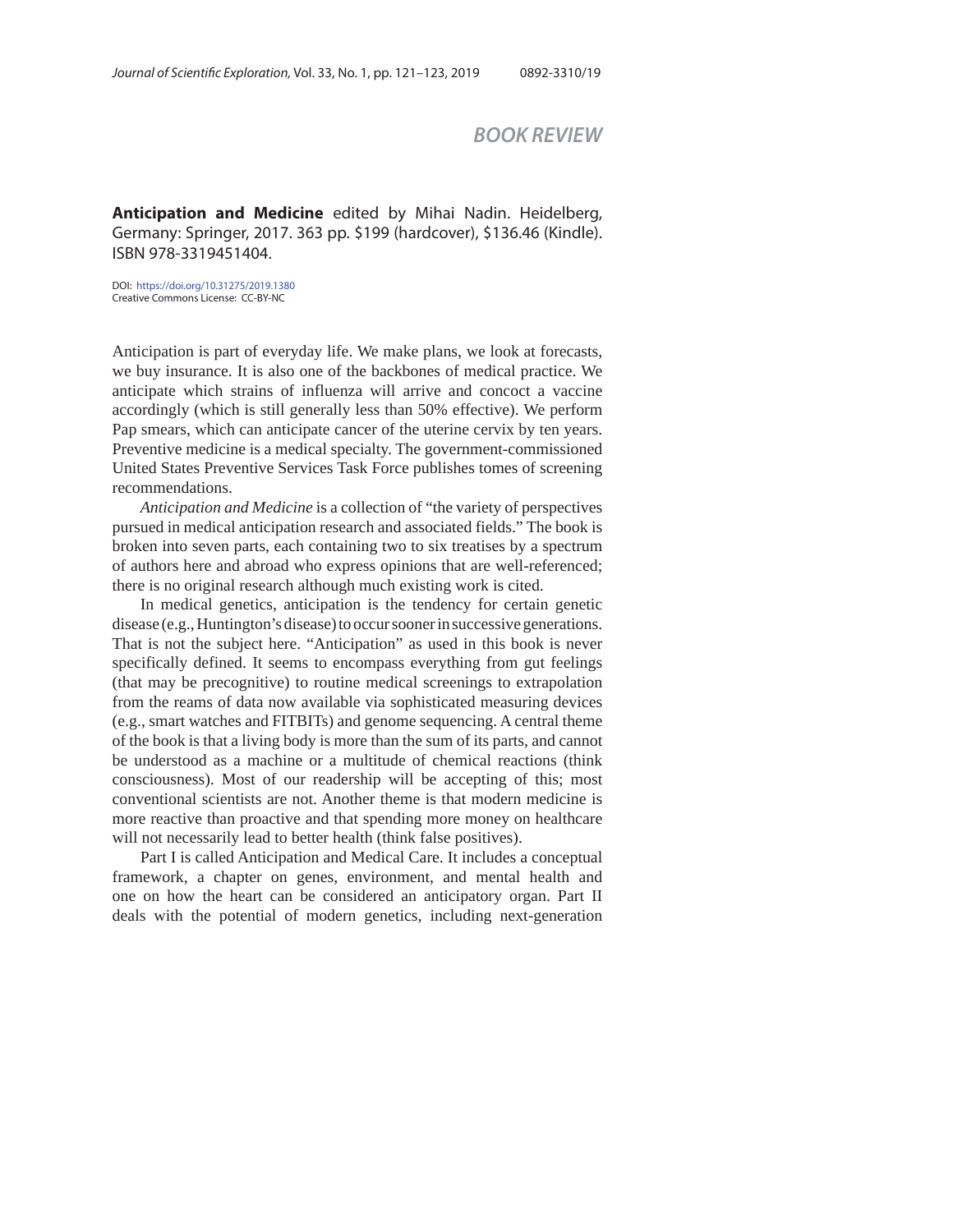

sequencing, in anticipating illness. Although this is seductive, the reality so far involves misinformation and scaring people unnecessarily. This is a fledgling science, with more data than can be interpreted and everchanging techniques that refine and change these data. Stay tuned. The book's third part examines the brain and includes sections on temporal memory traces, the cerebellum, and the concept that brain processes are anticipatory in nature and distributed throughout the body. Part IV is about medical data processing, using the specifics obtained from wearable monitoring devices, glucose monitors, and smart-phone health apps. Again I must say we can collect more data

than we know how to interpret. FITBITs thus far get people to move a little more, but have not been shown to improve health (Finkelstein et al. 2016). Monitoring blood glucose routinely, at least at home on patients not on insulin, does not improve diabetic control (American Board of Internal Medicine Foundation 2018). Next is a section on psychological aspects of treating patients, including anticipation and child development and neural responses to threat. Part VI deals again with the ubiquity of computergenerated information, including intelligent support for surgeons in the operating room.

The last section, Anticipation and Alternative Medicine, begins with an interesting paper by Dean Radin, "Unorthodox Forms of Anticipation," about his work on precognition, presentiment, and retrocausation. After that comes a discussion of our current American epidemic of diabetes and obesity. It correctly points out that the recommendations for low-fat diets believed to be healthy by the medical profession and the government—mark the start of this calamity, in 1977, by forcing an increase in carbohydrate intake. There is abundant evidence to support the harms of replacing fat with carbs, but entrenched ideas die hard (don't we at the SSE know this), and the American College of Cardiology still endorses low-fat diets. Now we know that the sugar industry manipulated the original data to make it appear that animal fat and cholesterol were the culprits in heart disease, not their products (Domonoske 2016). Next is a section on breast cancer